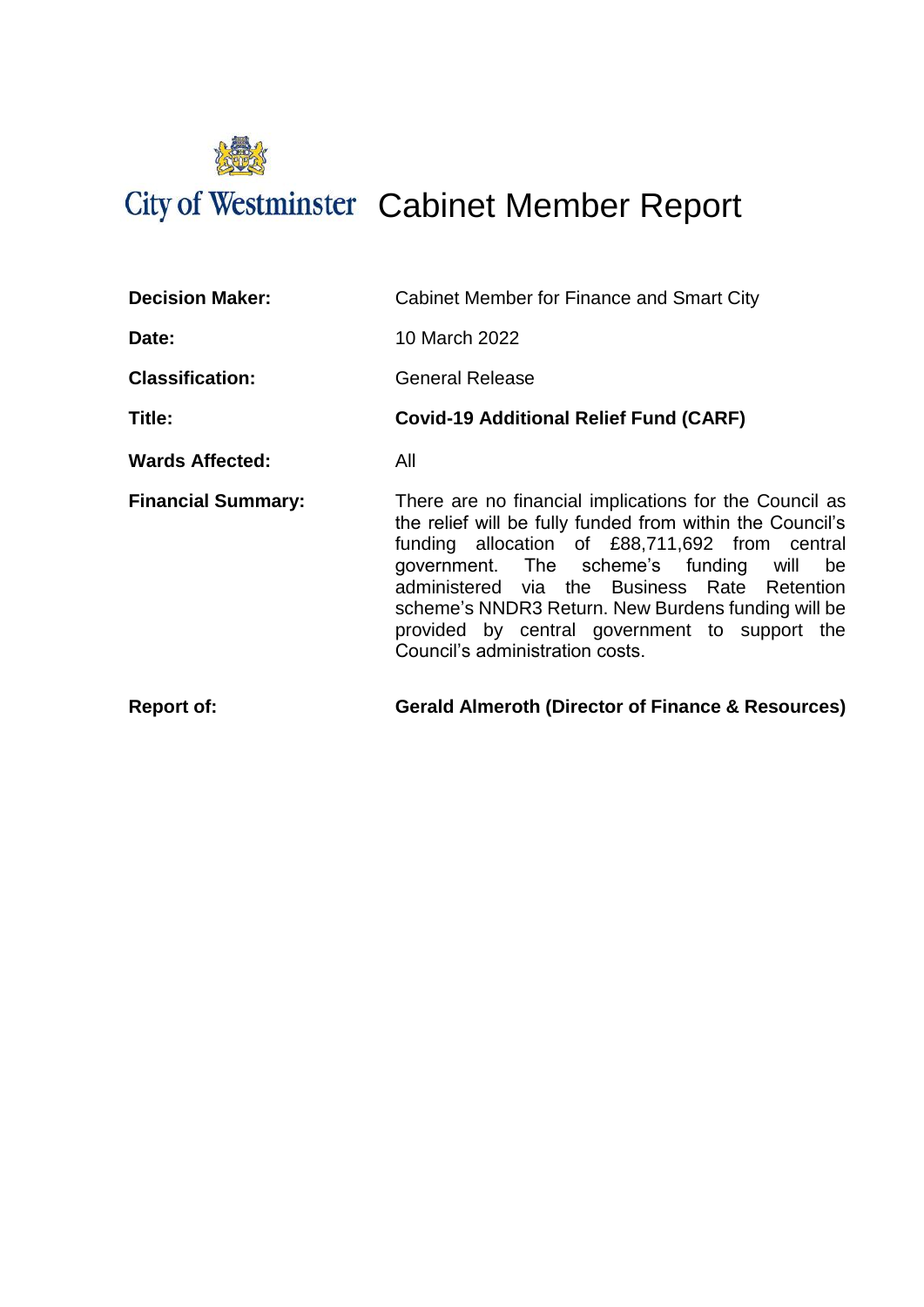### **1.0 Executive Summary**

- 1.1 This report outlines the Council's proposal for a new NNDR (Business Rate) discretionary relief scheme called the Covid-19 Additional Relief Fund (CARF) scheme. The government scheme requires local authorities to provide an allowance against ratepayer NNDR liabilities, rather than pay as a grant to businesses.
- 1.2 The Council's proposed scheme will provide relief of around 10% (a final percentage figure will be calculated at the point of extraction of the data for the allowances) against the net 2021/22 NNDR liability of office, manufacturing, and car park (not car spaces) properties that meet the scheme's eligibility criteria.
- 1.3 The government have advised that the CARF scheme will operate under Section 47 of the Local Government Finance Act 1988. This section allows the government to implement NNDR changes without having to raise new legislative provisions through Parliament. As Section 47 is technically a discretionary provision, local authorities are required to set up their own local schemes. The appendix to this report outlines the Council's local scheme in relation to both the new CARF scheme and other government changes that need to be implemented under Section 47.

### **2.0 Recommendations**

- 2.1 That the scheme as outlined in Section 5 of this report is approved.
- 2.2 That a further Cabinet Member report is brought forward if a balance remains of the Council's funding allocation after eligibility under the scheme has been finalised.
- 2.3 That the revised version of the Council's "Guidelines for applications for NNDR discretionary Relief", including details of the Council's local schemes under Section 47 is approved.

#### **3.0 Reasons for Decisions**

3.1 The proposed scheme seeks to support the main categories of business that have not previously received any local authority COVID-19 financial support, i.e. offices, manufacturing, and car parks.

# **4.0 Background**

4.1 At the start of the pandemic, a number of rating agents made proposals to the Valuation Office (VOA) to reduce the rateable value of their client's properties on the basis that the effect on businesses caused by the pandemic could be regarded as a Material Change of Circumstances (MCC).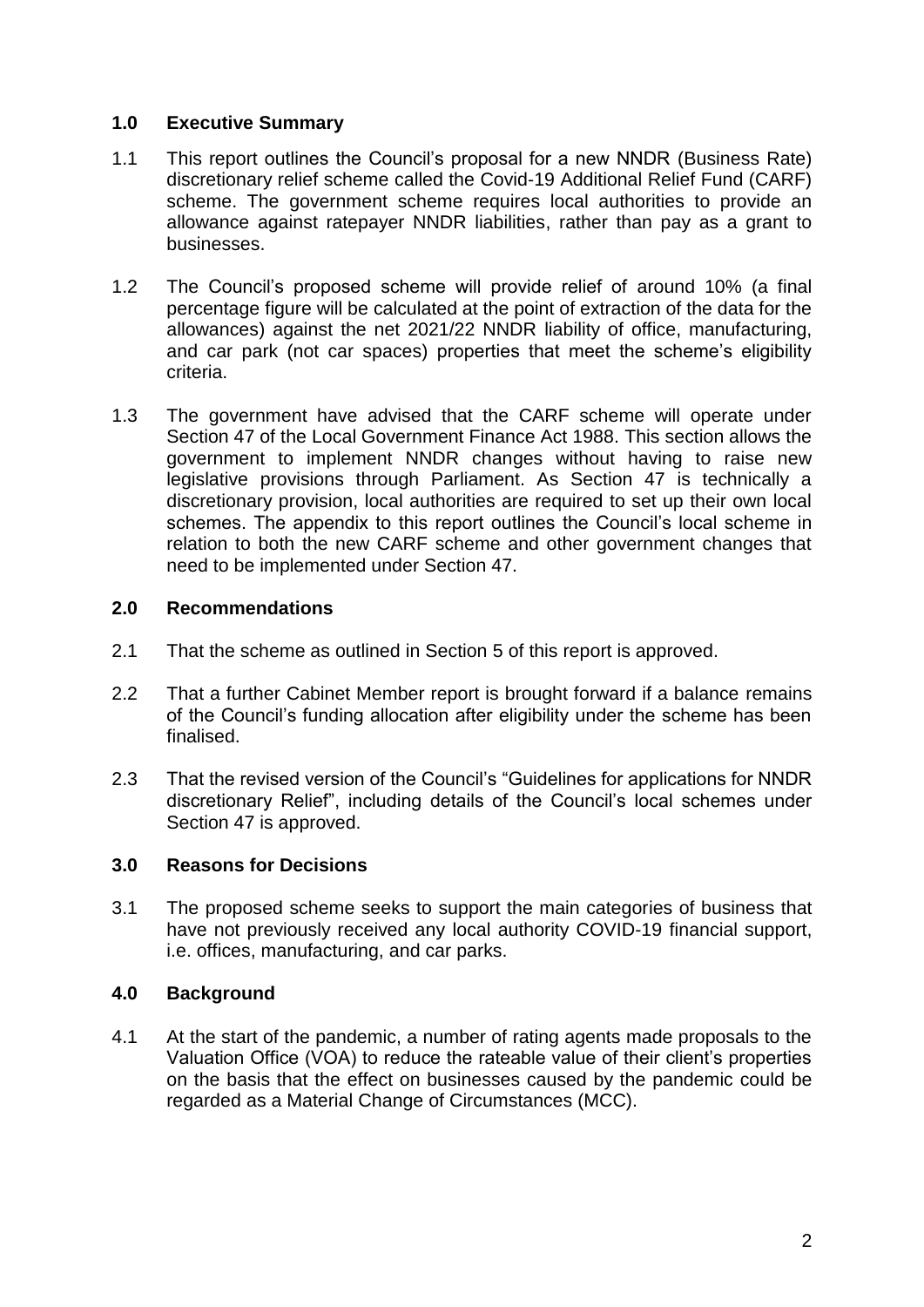- 4.2 It appeared that the VOA was preparing to accept this argument and was potentially planning to issue rateable value reductions of between 20% and 65% on all different property types, including office and retail properties.
- 4.3 The City Council, along with other London boroughs, met with senior officials from DLUHC to outline the consequences of such rateable value reductions on the finances of local government. Business rate is a key component of local authority income and are administered through the government's Business Rate Retention scheme. Reductions of the level suggested by the rating agents would have initially required local authorities to set massive rateable value appeal provisions and if the rateable value reductions were subsequently agreed by the VOA would have resulted in there being insufficient income within the system to support local government funding.
- 4.4 The issue was subsequently recognised by central government and a decision was taken that the pandemic should not be regarded as a Material Change of Circumstance (MCC) and therefore the proposed rateable value reductions could not take effect. The government indicated that alongside the requisite legislative change to put this into effect, it would provide a separate national discretionary funding scheme of £1.5B to mitigate the effect on businesses. However, the £1.5B funding allocation is, in reality only a fraction of the reduction in business rate bills that might have been achieved if the MCC rateable value reductions had been allowed by the VOA.
- 4.5 The government has taken around nine months to bring forward the legislation to implement the MCC position. In late December, the government issued a guidance document regarding the new discretionary scheme entitled "Covid19 Additional Relief Fund (CARF)". Alongside, the guidance, the government provided the funding allocation for each local authority. The City Council, as the largest collector of business rates in the country, received the largest funding allocation of £88,711,697
- 4.6 The discretionary scheme makes no mention of Material Change of Circumstances and therefore local authority discretionary schemes do not need to relate specifically to properties that had previously applied for a MCC rateable value reduction or properties that could have applied in the future.

# **5.0 Proposed CARF Scheme**

- 5.1 The government guidance outlines that local authorities have discretion to provide NNDR relief (not grants) to businesses in relation to the 2021/22 liability year. The only conditions being that a local authority should:-
	- not award relief to businesses that have received Expanded Retail Discount (a NNDR discount covering Retail, Hospitality & Leisure) or which have received the NNDR Nursery Discount within the 2021/22 liability year.
	- not award relief to a property for a period it was unoccupied.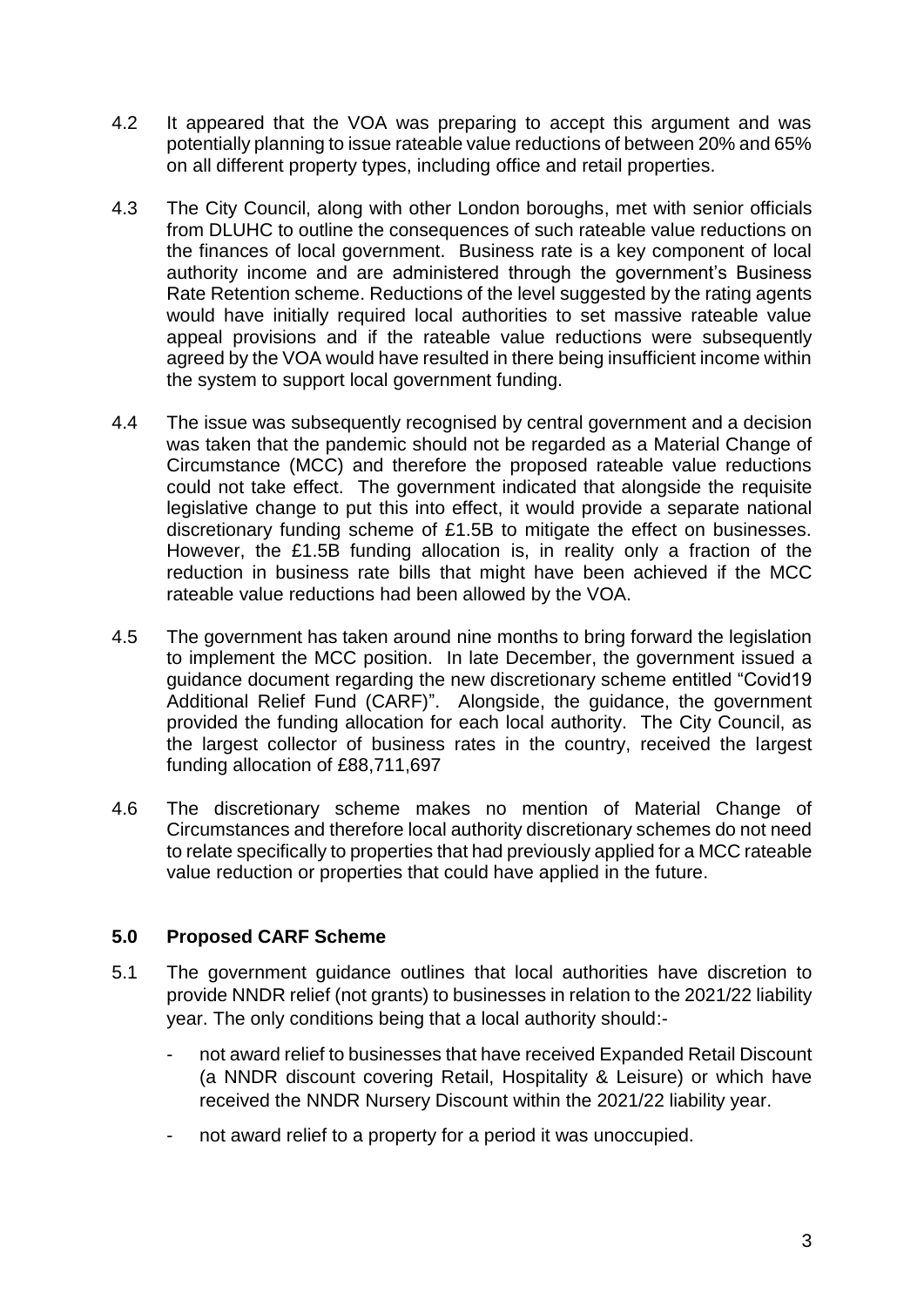- direct support towards ratepayers who have been adversely affected by the pandemic and have been unable to adequately adapt to the impact.
- 5.2 For the reasons given above, it is proposed to make the following property types defined by Valuation Office Analysis Codes as eligible for the Council's scheme:
	- office properties with a (Primary VO analysis code of CO) and
	- the Council's manufacturing properties (workshops, factories, and warehouses) with a (Primary VO analysis code of CW, IF, IF3, and IM3) and
	- Car Parks (not car spaces) with a (Primary VO analysis code of CP)
- 5.3 The eligibility only applying to those offices, car parks and manufacturing properties with a net debit liability for 2021/22 (i.e. accounts not already in receipt of other NNDR allowances totalling 100% of the net NNDR liability) and which have not received the NNDR discounts outlined in 5.1 in relation to the 2021/22 financial year. It is further proposed that only businesses that have remained in occupation of their office / manufacturing / car park properties throughout the whole of 2021/22 (i.e.  $1/4/21 - 31/3/22$ ) are included within the scheme's eligibility criteria, i.e. with no empty periods within the financial year.
- 5.4 It is proposed that the following property types are excluded from the Council's CARF scheme. Whilst it is accepted that all business types have been adversely affected in some way during the pandemic, it is considered that offices, car parks and manufacturing have been more affected and therefore require support under the limited CARF funding available.
	- UK power networks
	- Site huts
	- Advertising rights, phone masts
	- Financial institutions, e.g. Banks
	- Laboratories
	- Libraries, ambulance stations, police stations and other government buildings
	- Schools and colleges
	- Hospitals, surgeries, and clinics
	- Car spaces, garages
	- **Stores**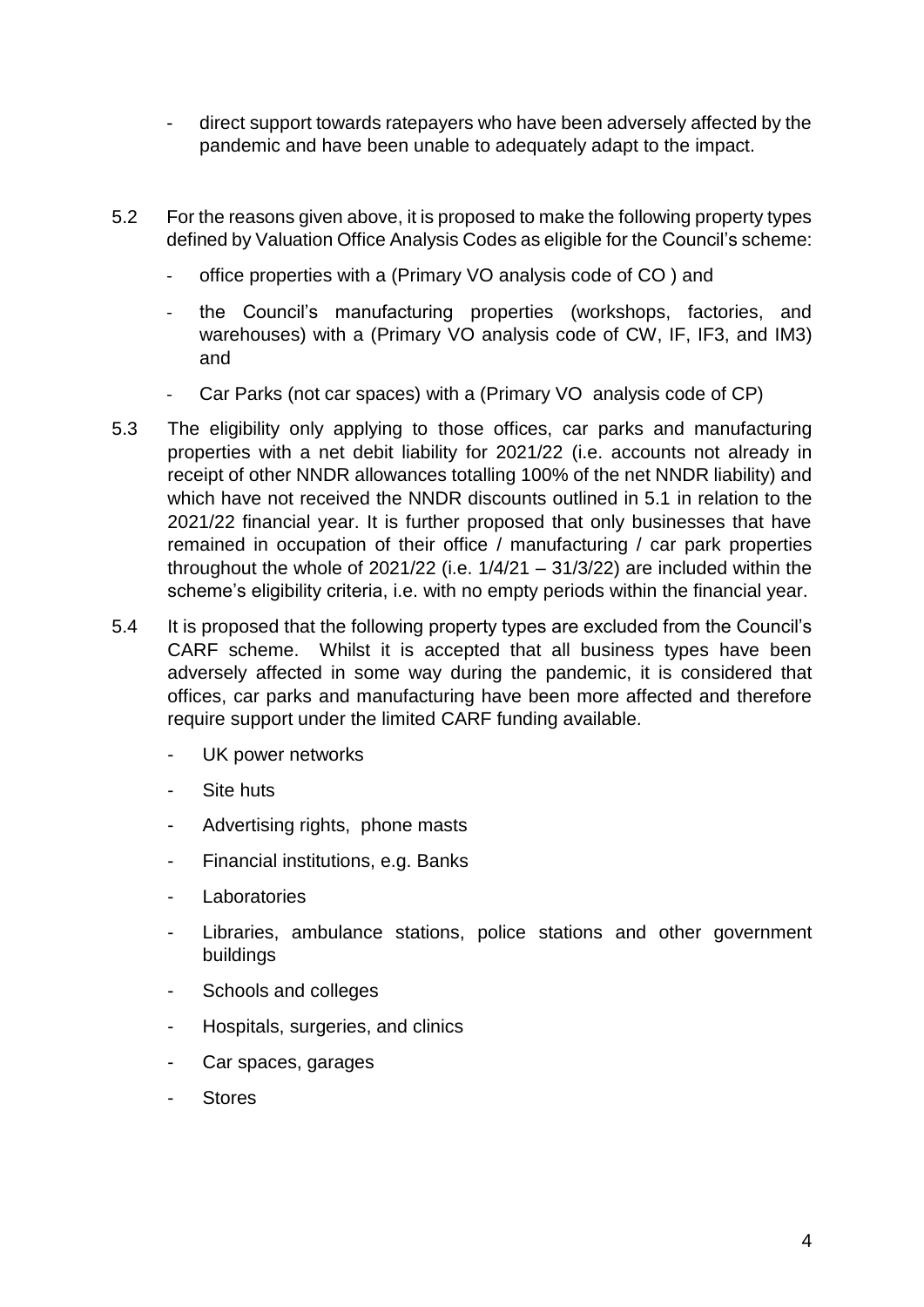- 5.5 The government's guidance makes it clear that local authorities can award the relief without an application process. On the assumption that all offices, car parks and manufacturing businesses have been adversely affected by the pandemic in some way, it is proposed to automatically award the relief to all eligible offices, car parks and manufacturing properties as outlined in 5.1 and 5.2 of this report. The Council will at the same time write to each eligible business requiring the business to advise the Council:
	- if they have not been adversely affected by the pandemic and / or
	- if they have exceeded the Subsidy Control limitation and / or
	- if the business wishes to refuse the relief
- 5.6 This process will avoid the resource and time implications of trying to administer some 15,000+ applications.
- 5.7 The proposed scheme enables an accurate assessment of relief to be granted, therefore ensuring that our potential funding allocation is fully utilised and not exceeded (any excess cost would need to be met by the local authority).
- 5.8 Based on the above, it will be possible to calculate that the Council can award NNDR relief of approximately 10% against eligible office, car park and manufacturing properties' net 2021/22 NNDR liabilities (i.e. after other mandatory and discretionary reliefs), without exceeding the government's funding allocation. A final percentage figure will be determined once the data is extracted at the point of posting the allowances. A small balance will be kept in reserve to address any subsequent changes in liability in 2021/22 that would result in a change in the eligible allowance amount and for any new liabilities meeting the eligible criteria that are subsequently created with an appropriate VO Analysis code. However, once the scheme has fully allocated its funding allocation, no more CARF allowances will be made under the scheme irrespective of any new eligible claims.
- 5.9 The government guidance advises that Subsidy Control (formerly State Aid) will apply to this relief through the Small Amounts of Financial Assistance Allowance and the Covid-19 Additional Relief Fund Allowance, which in turn means that businesses can receive the CARF allowance providing the business has not received more than £2,243,000 in State Aid / Subsidy Control within the last 3 years. Further a business that has exceeded this limit could still receive a further £10M if it meets specific Subsidy Control eligibility criteria under the Covid-19 Additional Relief Fund Further Allowance element of Subsidy Control.
- 5.10 The inclusion of all three elements of Subsidy Control mean that it is very unlikely that many, or any, Westminster businesses will exceed the Subsidy Control limits, However, the guidance advises that we must ask businesses to notify us if the business is in breach of the Subsidy Control limitation, i.e. the Council does not need to seek a response from the business confirming Subsidy Control compliance, only if they are in breach of the limitations. This is important for an administrative point of view due to the number of businesses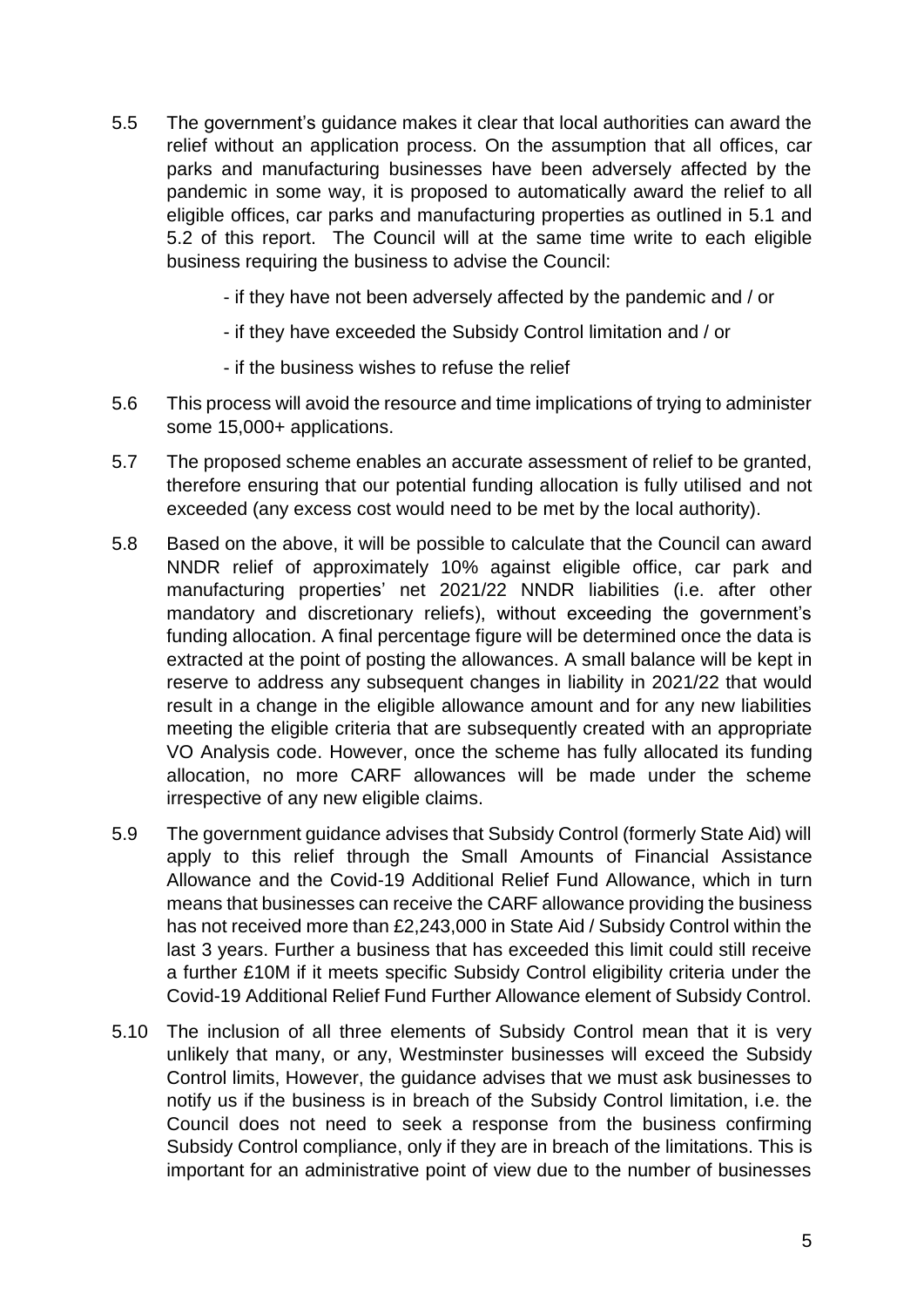affected. Information on Subsidy Control will be included as a question in the above-mentioned letter to the businesses.

- 5.11 The agreed CARF scheme percentage will also apply to the GLA's Business Rate Supplement (BRS) that the London boroughs collect on behalf of the GLA for properties with a rateable value of over 70,000. Whilst the allowance will reduce the income of the GLA, the London boroughs do not need to utilise any of the central government funding to meet the cost of the BRS new CARF allowance.
- 5.12 It is proposed that there will be no appeal process in relation to the Council's discretionary scheme, Businesses can still apply for NNDR Hardship relief if they are in financial difficulty.
- 5.13 The Council's scheme will not provide CARF allowances to any individual or company that appears on HM Treasury's Sanctions list.

# **6.0 Legal Implications**

- 6.1 The government has advised that the relief will be granted under Section 47 of the Local Government Finance Act 1988 ("the Act"). The use of Section 47 of the Act allows the government to implement the new relief without any new legislation having to be passed.
- 6.2 As Section 47 of the Act is technically a discretionary provision, local authorities are required to set up their own local schemes. The appendix to this report (the revised version of the Council's "Guidelines for applications for NNDR Discretionary relief" document) outlines the Council's local schemes in relation to both the new CARF scheme and other government changes that need to be implemented under Section 47 of the Act.

# **7.0 Finance Implications**

- 7.1 There are no financial implications for the Council as the relief under the scheme will be fully funded from within the Council's funding allocation £88,711,692
- 7.2 The administration of the relief will be addressed via the government's Business Rate Retention scheme within their NNDR3 Return. On account Section 31 payments will be provided by the government to protect authorities' cashflow.
- 7.3 New Burdens funding will be provided by central government to support the Council's costs in administering the scheme.

#### **8.0 Ward Member Consultation**

8.1 The scheme applies to all Wards and therefore no separate Ward member consultation was required.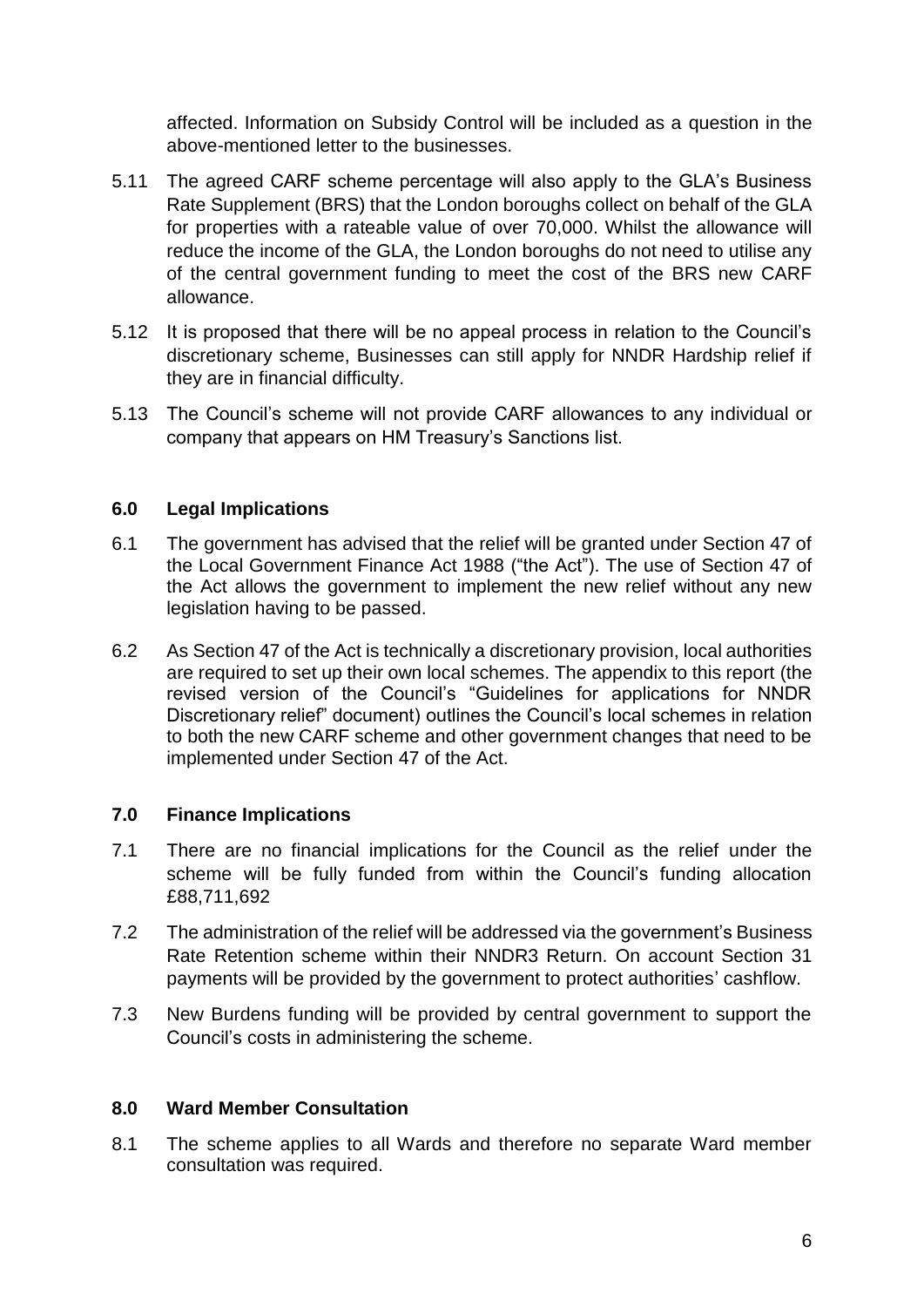#### **9.0 Carbon Impact**

9.1 This report has no carbon impact implications.

#### **10.0 Outstanding Issue**

10.1 The Council has been awaiting central government to issue a set of CARF scheme FAQs before presenting this report for approval. However, this document appears to have been delayed and senior civil servants have stated that there should be no reason to await the FAQs before proceeding.

**If you have any queries about this report or wish to inspect any of the background papers please contact: Martin Hinckley, on 07816 215828 or via email to**

**[mhinckley@westminster.gov.uk](mailto:mhinckley@westminster.gov.uk)**

For completion by the **Cabinet Member for Finance, and Smart City**

#### **Declaration of Interest**

I have <no interest to declare / to declare an interest> in respect of this report

| Signed: | Date:                                                                                                                                  |
|---------|----------------------------------------------------------------------------------------------------------------------------------------|
| NAME:   |                                                                                                                                        |
|         |                                                                                                                                        |
|         | (N.B: If you have an interest you should seek advice as to whether it is appropriate to<br>make a decision in relation to this matter) |
|         | For the reasons set out above, I agree the recommendation(s) in the report entitled<br><b>Covid-19 Additional Relief Fund (CARF)</b>   |
|         |                                                                                                                                        |
|         | <b>Cabinet Member for Finance, and Smart City</b>                                                                                      |
|         |                                                                                                                                        |